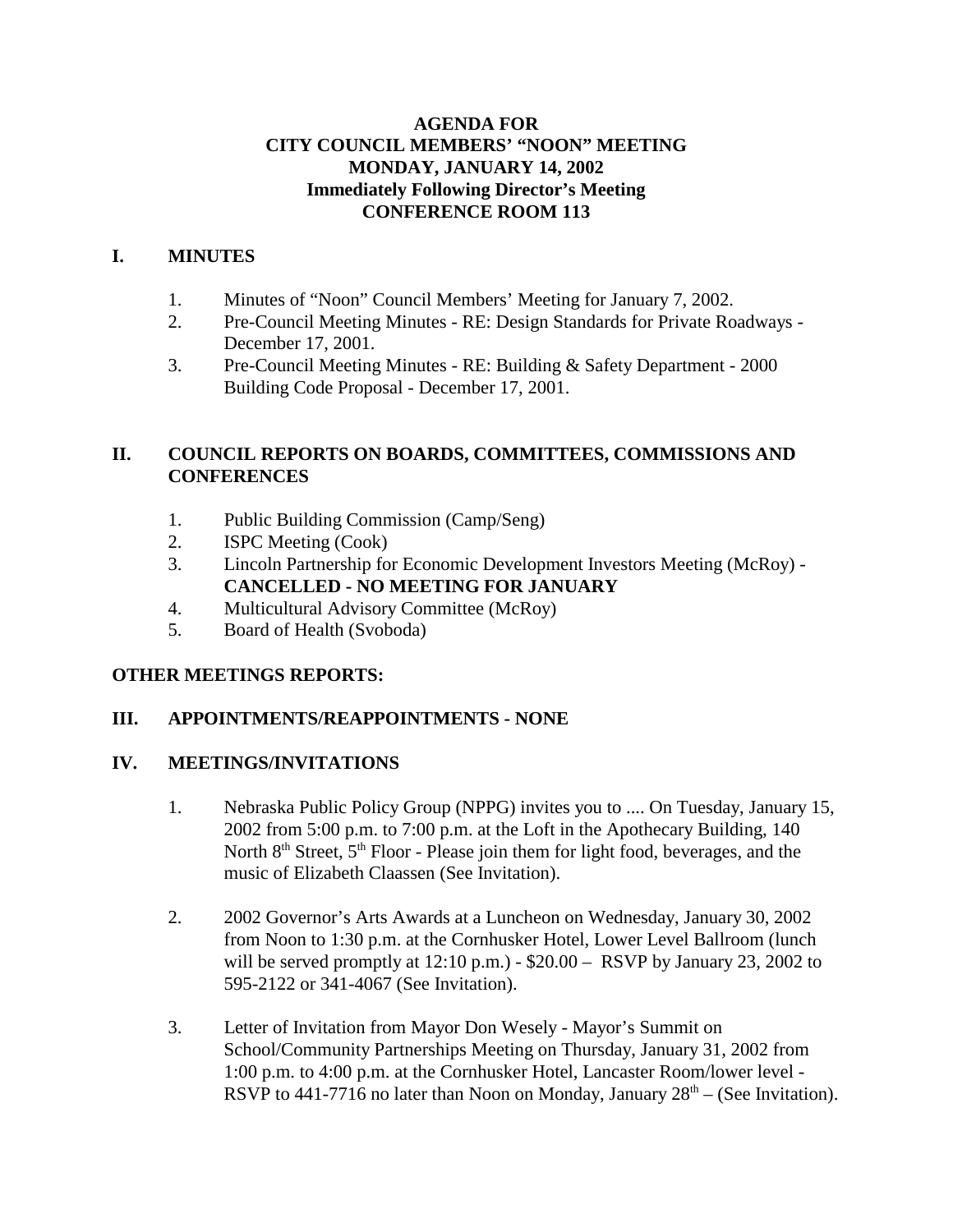- 4. Registration for Public Health Grand Rounds is open! "Urban Sprawl: What's Health Got To Do With It?" is the ninth broadcast is a series of programs that focus on contemporary public health challenges. Join them on Friday, January 18, 2002 from 2:00 p.m. to 3:00 p.m. – A site will be available within the State Office Building in Conference Room 5B- Please RSVP by Thursday, January  $17<sup>th</sup>$  if you'd be interested in attending (See E-Mail of Invitation).
- 5. CenterPointe, Inc. Cordially invites you and a guest to attend their 2001 Annual Meeting and Luncheon - Featured Speaker: Phil Heckman – on Thursday, January 17, 2002 from 11:30 a.m. to 1:00 p.m. – at the Windsor Stables Reception Center, 1024 "L" Street – (\$15.00 per person) –RSVP by January 15, 2002 and need choice of menu -(prepayment requested) (See Invitation)

## **REMINDER:**

1. Opening of New Branch Libraries and Media Collections - They ask you to join them at both branch locations for the Opening Ceremonies - On Saturday, February 2, 2002 the Loren Corey Eiseley Branch Library will open for public service at 10:00 a.m. and the Bess Dodson Walt Branch Library will open for public service at 11:30 a.m. (1<sup>st</sup> time on Attend Sheet: Jonathan, Annette, Coleen and Terry indicated that they would be attending - I will have it on the Attend Sheet again for January  $14<sup>th</sup>$ )(See Attached Letter)

## **V. REQUESTS OF COUNCIL FROM MAYOR - NONE**

## **VI. MISCELLANEOUS - NONE**

## **VII. CITY COUNCIL MEMBERS**

#### **VIII. ADJOURNMENT**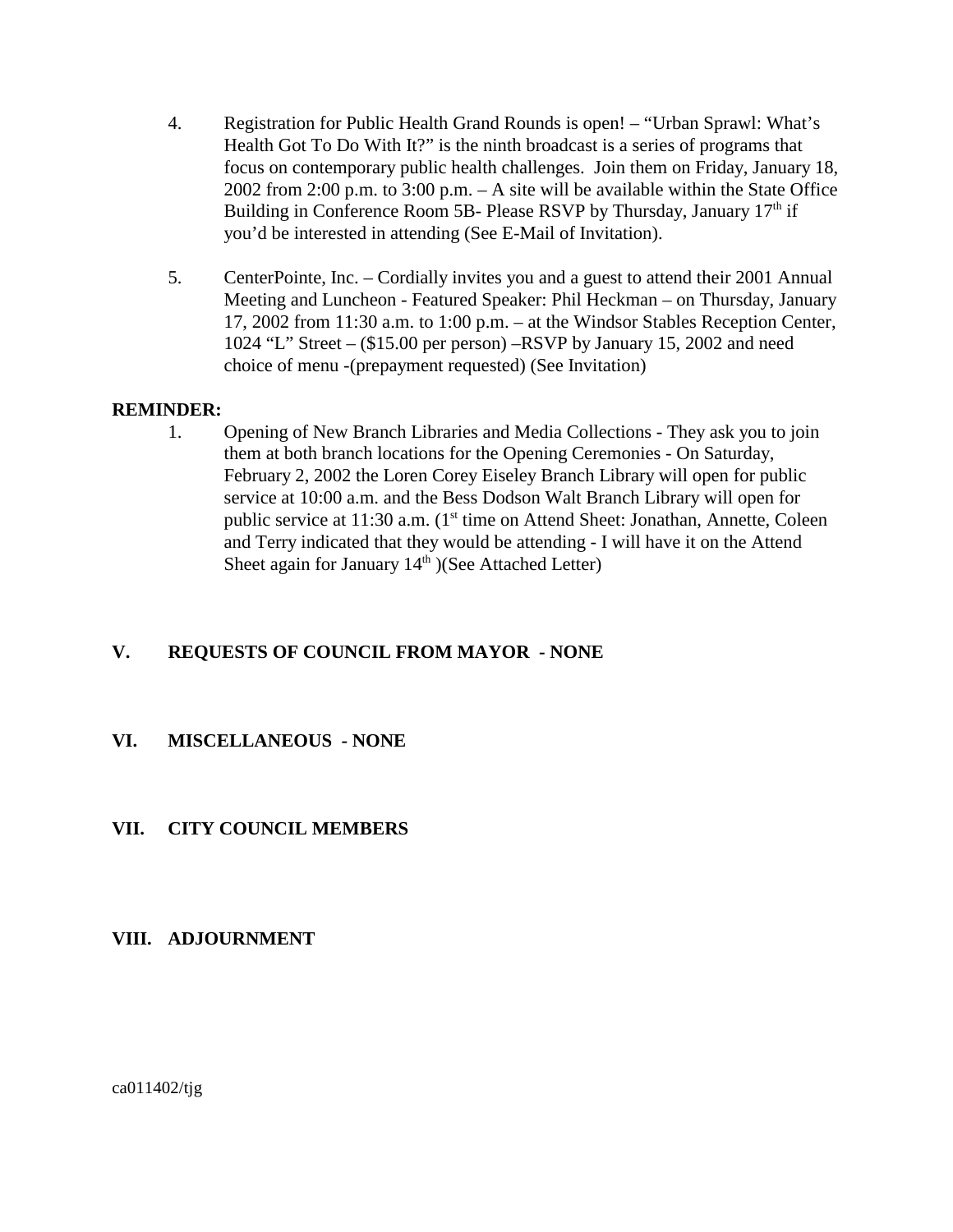## MINUTES CITY COUNCIL MEMBERS' "NOON" MEETING MONDAY, JANUARY 14, 2002 *CONFERENCE ROOM 113*

Council Members Present: Annette McRoy, Chair; Jonathan Cook, Vice-Chair; Jon Camp, Glenn Friendt, Coleen Seng, Ken Svoboda, Terry Werner; ABSENT: None

Others Present: Mark Bowen, Ann Harrell, Amy Tejral, Mayor's Office; Dana Roper, City Attorney; Darrell Podany, Aide to Council Members Friendt, Camp and Svoboda; Joan Ray, Council Secretary.

## I. MINUTES

- 1. Minutes of "Noon" Council Members' Meeting for January 7, 2002.
- 2. Pre-Council Meeting Minutes RE: Design Standards for Private Roadways December 17, 2001.
- 3. Pre-Council Meeting Minutes RE: Building & Safety Department 2000 Building Code Proposal - December 17, 2001.

Chair Annette McRoy requested a motion to approve the above-listed minutes. Terry Werner moved approval of the minutes as presented. The motion was seconded by Coleen Seng and carried by the following vote: AYES: Jon Camp, Jonathan Cook, Glenn Friendt, Annette McRoy, Coleen Seng, Ken Svoboda, Terry Werner; NAYS: None; ABSENT: None

# II. COUNCIL REPORTS ON BOARDS, COMMITTEES, COMMISSIONS AND CONFERENCES -

1. PUBLIC BUILDING COMMISSION (Camp/Seng) Mr. Camp asked how the Council Members liked the new tables and chairs which the PBC had provided for Conference Room 113. Members indicated that they approved of the new furnishings.

Another issue that had been discussed was the vacation of "H" Street. Ms. Seng noted that she wanted discussion among the Council Members for a consensus before forwarding the issue to the Planning Commission.

After lengthy discussion which included such concerns as security, inconvenience to the neighborhood residents, as well as to some elected officials, it was determined that Council had a mixed view of such a move. The expected future expansion to the south was a factor most Council Members felt would be a valid justification for the vacation. However, there was only a mixed consensus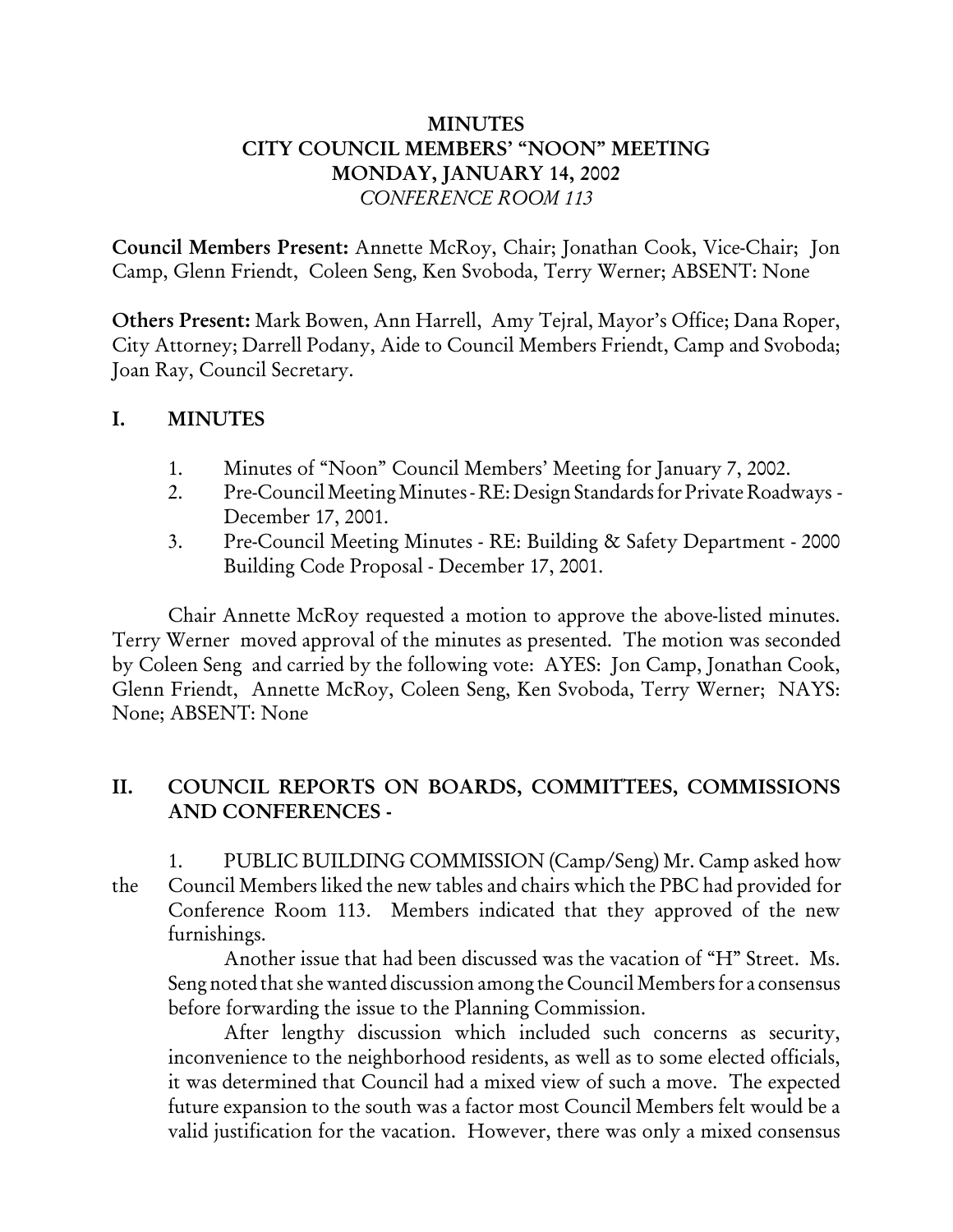that "security" was a valid justification. Some members felt the security factor for the parking area would be justified with its proximity to the 911/Communications center; but several council members felt eliminating the access of "H" Street for community residents and constituents for a general "security" concern would not warrant justification for vacation.

Mr. Camp noted that PBC was looking at the long-range planning when they proposed the vacation. He explained that the vacation of "H" Street would only be a two-three year plan. When the expansion of the Jail takes place, the vacation would already be in place and would not be an obstacle to the project. In the mean time, the security issue would have been addressed.

Mr. Cook felt other priorities of the community besides security should be a major consideration.

Ms. Seng continued with the report, stating that there had been an update on the Nash-Finch Building; they had considered an RFP for architectural services on the new [north] parking garage. She noted that Jon would be serving on that along with the City/County Finance people, and Larry Hudkins.

Ms. Seng reported that PBC had turned down the Thrifty Nickle's newsstand request for the area outside the County-City building complex in a public right-of-way area.

2. ISPC (Cook) No Report

# 3. LINCOLN PARTNERSHIP FOR ECONOMIC DEVELOPMENT INVESTORS MEETING (McRoy) - CANCELLED - NO MEETING FOR **JANUARY**

4. MULTICULTURAL ADVISORY COMMITTEE (McRoy) Ms. McRoy reported that they had discussed the interpreters policy. They passed a motion to write a letter recommending that a policy be established by the City.

Ms. McRoy noted that the Affirmative Action Draft Report had been passed out for review and commentary. It doesn't come to Council for official action, but Ms. McRoy requested that copies be sent to the Council Members for their information.

5. BOARD OF HEALTH (Svoboda) Mr. Svoboda reported that they had held the annual meeting prior to the meeting last week with all of the Council Members. Mr. Svoboda stated that they had elected new officers with Dr. Ed Schneider to continue on as Chair; Betsy Palmer is the Vice-Chair. That was about the extent of the business meeting.

Mr. Svoboda thanked the Council Members for the over-whelming response of all the members who attended that meeting. He stated that it really says a lot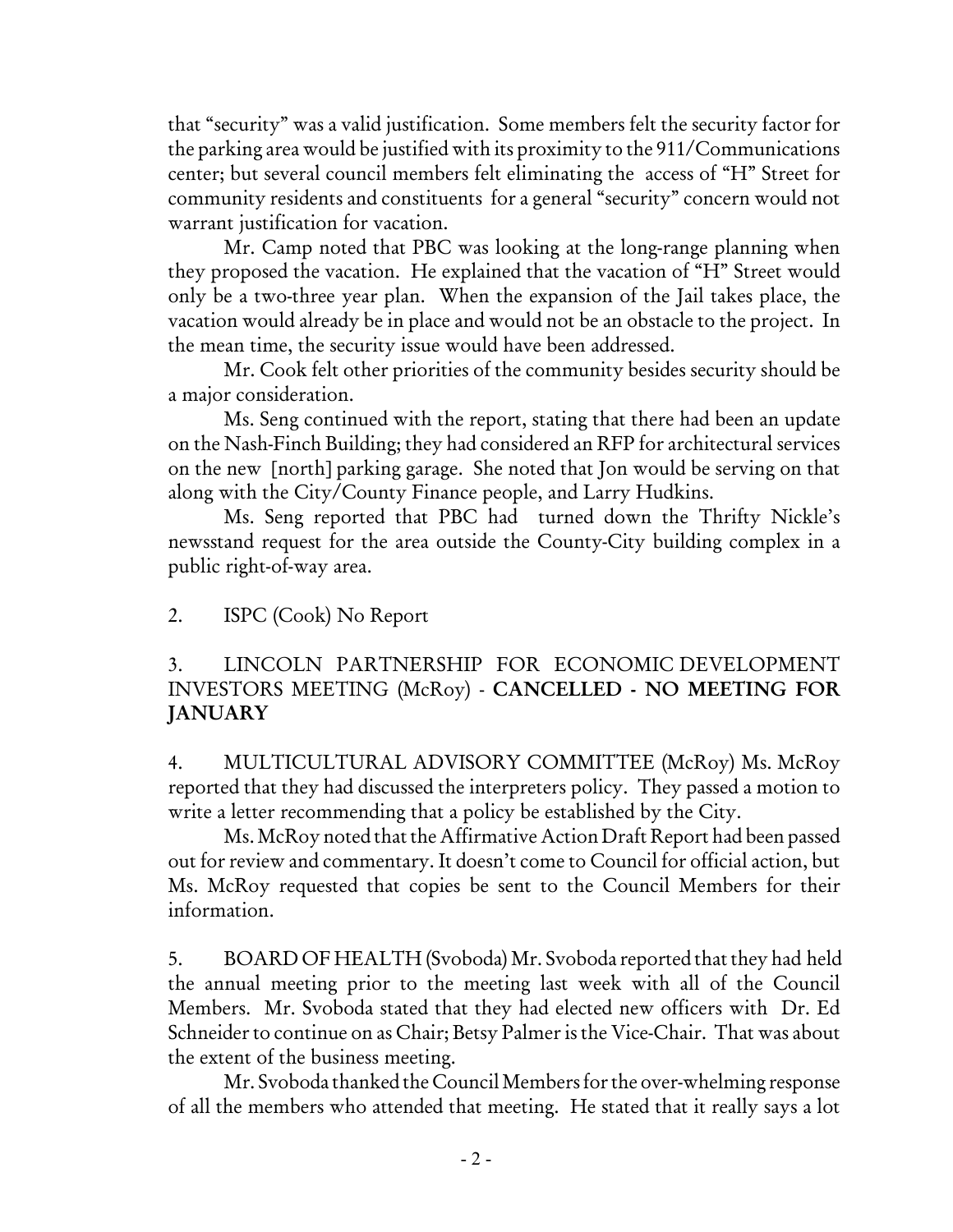for the Council's desire and commitment to public health, adding that the Department itself and the staff that was there were extremely pleased.

Mr. Svoboda felt the meeting had been a positive experience. He thought the outcome was good and the feed back from both Council Members and County Commissioners had been excellent in this role on public health.

Mr. Friendt indicated that he had been impressed with the volunteers on the Board who had made presentations. They are really committed and wired-in. Mr. Svoboda agreed.

Mr. Werner commented that he felt it had been a good meeting, but had hoped that there would be more opportunity for discussion. He thought shorter presentations -perhaps written reports ahead of time- would leave more opportunity for discussion of the issues that weren't brought up. Mr. Svoboda stated that he would share that concern with the Board Members. He noted that if we do that in the future, which probably won't be but every couple of years or so, the format could certainly be changed to offer a more open discussion of issues and also more input from Council and County Board as to what the topics of discussion might be.

Mr. Friendt stated that this format would be good for other Departments as well. He felt it would be good to have a chance to discuss strategic issues outside of the budget context. He thought it would be good to initiate such a schedule with other departments. Mr. Svoboda agreed. He noted that Ms. Campbell had mentioned that the best input the County Board had received was on an actual physical tour of the facilities, where you can see the delivery of service one on one. When Mr. Svoboda had mentioned this to Director Dart, he had agreed, with a stipulation that the groups be small -two or three at a time- so as not to disrupt the facility schedule & business.

OTHER MEETING REPORTS - Ms. Seng reported that she and Ms. McRoy had attended the Tuesday evening meeting of the Malone Center. The meeting lasted 3-1/2 hours. Ms. Seng thought the best thing about the meeting were the people tallying the votes. Dave Shively, the Election Commissioner, Rick Hoppe, a good Democrat organizer, Ray Stevens from the County Board (many not realizing that he was on the JBC Board). Someone had referred to the JBC members as evil cohorts from the City. The 13 Board Members being replaced had to be voted upon individually. There were 38- 40 eligible voters. On the first vote, there had been one too many ballots, so they had to vote again. It took a long time and was a fascinating experience to watch.

Mr. Camp asked Ms. Seng her bottom line assessment of the situation. Ms. Seng noted that the Foundation, on the Sunday night previous to this meeting, had voted some money to get the locks changed, which is sizable expense; funds were also set aside to hire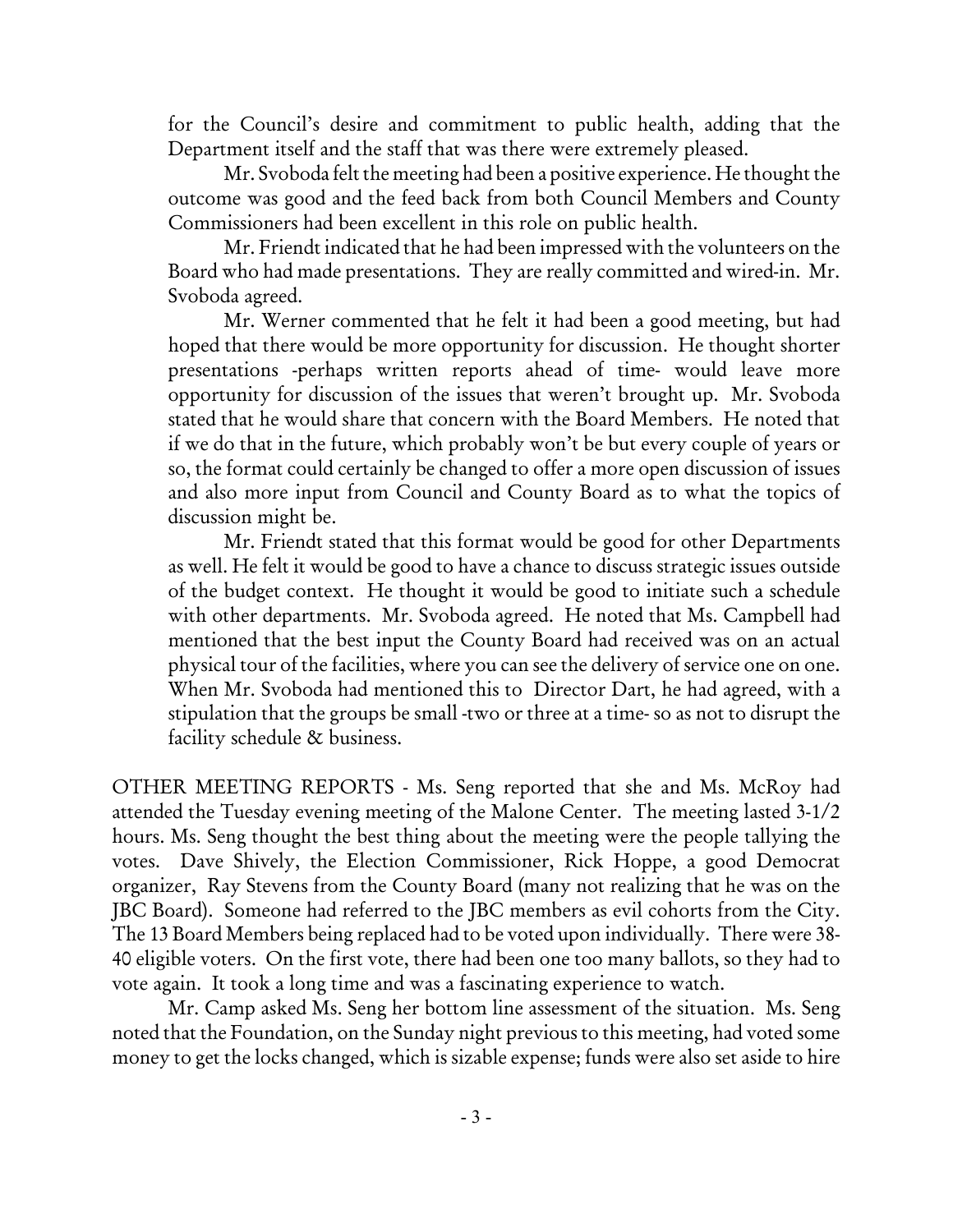two off-duty police officers. There was a letter to the editor yesterday complaining about that. Ms. Seng felt that it was a very sensible thing to do - the advocacy group wanted to do it.

Mr. Friendt commented that Reverend Combs position, that this membership that wanted to vote could not have access to the membership list of the organization, was not right. We're talking about a 5013C Organization that accepts public money. That information cannot be confidential. Ms. Seng noted that it may have to go through a court of law before it can be settled.

Ms. McRoy noted that the new Board would like to move forward and put this behind us and get programs and services back into the Center. Ms. Seng stated that she felt some other agencies will have to step in to be able to get the services back on track. Mr. Svoboda asked if any of the previous board members were re-elected? Ms. Seng answered that just one had been. Ms. McRoy pointed out that he had not been a very strong supporter of the previous Board. Ms. Seng observed that the Executive Director who had been asked to leave; (and had finally resigned) was in attendance at the meeting.

Mr. Camp noted that Jerry Shoecraft was the new Vice-President of the Board. Council agreed that he would be a good force in the Board's operation.

Mr. Cook reported on the Mayor's Neighborhood Roundtable meeting which he had attended. He stated that the topic of discussion had been the West "O" Car Dealers issue. The Dealers now control the organization. Mr. Bill Austin was there to offer their proposal for changing the parking in the front yard - modifying not just the H-3 zoning, but also B-3 and H-2 and Highway. They did take elements of the one prepared by the Law Department regarding hoods up and parking the cars on top of raised platforms. However, they want to park right up to the edge rather than 10 feet back, which is the proposal that we had discussed.

The proposal presented to us is just on hold as their's comes forward. So, we'll get to see theirs first and then we will decide on modifications to that one, or on the one we had. Mr. Cook noted that Council might want to see it before it goes to Planning Commission. Ms. McRoy asked if Council could bring `ours' back once `theirs' has gone to Planning Commission. Mr. Cook answered that that is the question, because if it goes through Planning Commission, and then gets to Council and we say we like that 10 foot idea, but it went through Planning Commission without it, do we have to send it back to Planning Commission? Maybe it's fine to do that. Mr. Roper stated "probably".

Mr. Friendt asked if this was going to go through the normal citizen process? Mr. Cook answered that is correct. For us to have a role and meddling with their legislation at this point would be unusual; but since we took a role in this already, it makes some sense that we might want to have some input.

Mr. Svoboda stated that in talking with the new President of the Association, he had learned that there hasn't been a sit down meeting with H-3 participants...namely car dealers...and the Planning Department. Mr. Svoboda mentioned that that had been one of the Council's mandates, or suggestions, back to the Planning Department - to sit down and go over a piece of legislation that would be brought forward together by both entities. If a compromise couldn't be reached, then Council would deal with it. Ms. Seng noted that there is something missing. Mr. Svoboda agreed, noting that it was the participation of the dealers.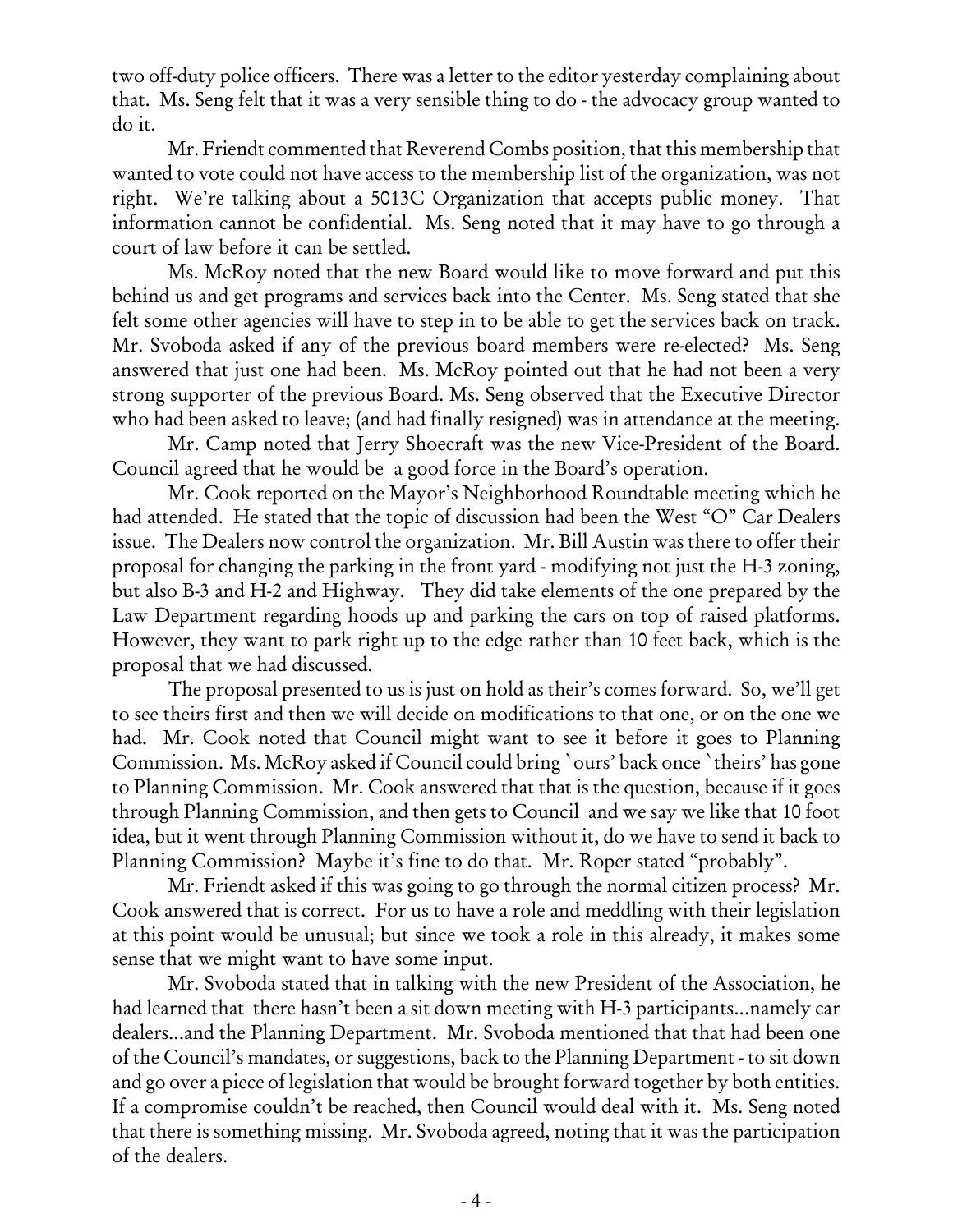Ms. Harrell commented that her perspective was that the Planning Department deliberately doesn't intend to have that kind of a meeting, but Planning's intent was to handle that language, perhaps, later - closer to the Comprehensive Plan. Then, it was the decision of the business association to come in and file right now. Mr. Friendt suggested that if the issue comes forward before the Comprehensive Plan discussion, we could put the issue on pending.

Mr. Cook asked why it was important that it be held up for the Comp Plan completion? Ms. Harrell answered that she felt it was not something they felt needed urgently to be done. Mr. Cook didn't believe this should be held up waiting for the Comp Plan. Ms. Harrell stated that she believed the Planning Department felt the two issues would dove-tail. She felt the reason the meeting hadn't taken place was because the private sector had decided to come in and file right away.

Ms. Seng mentioned that she would like to have the two sides meet and discuss the issue. Ms. Cook stated that he would like to know what the legislation would mean to other areas on this issue. Some have no front yard setbacks. There is a special permit available to allow parking in the front yard....what does this mean, exactly. Mr. Cook indicated that he had requested Mr. Austin to make up a matrix on the issue, showing what the zoning requirement is today, what it would change to in each of the zoning districts, so it would be clear, since he is modifying more than just the H-3. Mr. Cook thought Council should notify Mr. Austin that they would like more time on this before it goes to Planning Commission.

Mr. Svoboda stated that he thought there would be a much better outcome if the process moves in a very regimented manner where everybody is involved up-front. We can come up with some compromises to begin with. Then we move on through the process as opposed to going through the Planning Commission, going back to the association and H-3 participants, then back to Council. That would just draw the process out forever and accomplishes nothing but animosity. Mr. Cook asked who was in charge of this issue. Mr. Svoboda offered to take the lead on this. He stated that he would call Kathleen [Sellman] and see what her thought is with this issue, and then report back to the Council.

# III. APPOINTMENTS/REAPPOINTMENTS - None

# IV. MEETINGS/INVITATIONS - Noted Without Significant Comment

V. REQUESTS OF COUNCIL FROM MAYOR - Ms. Tejral had copies of LB932 which she passed out to Council Members. [Attached] The legislative updates were discussed briefly with the note that the procedure and format would remain the same as last year.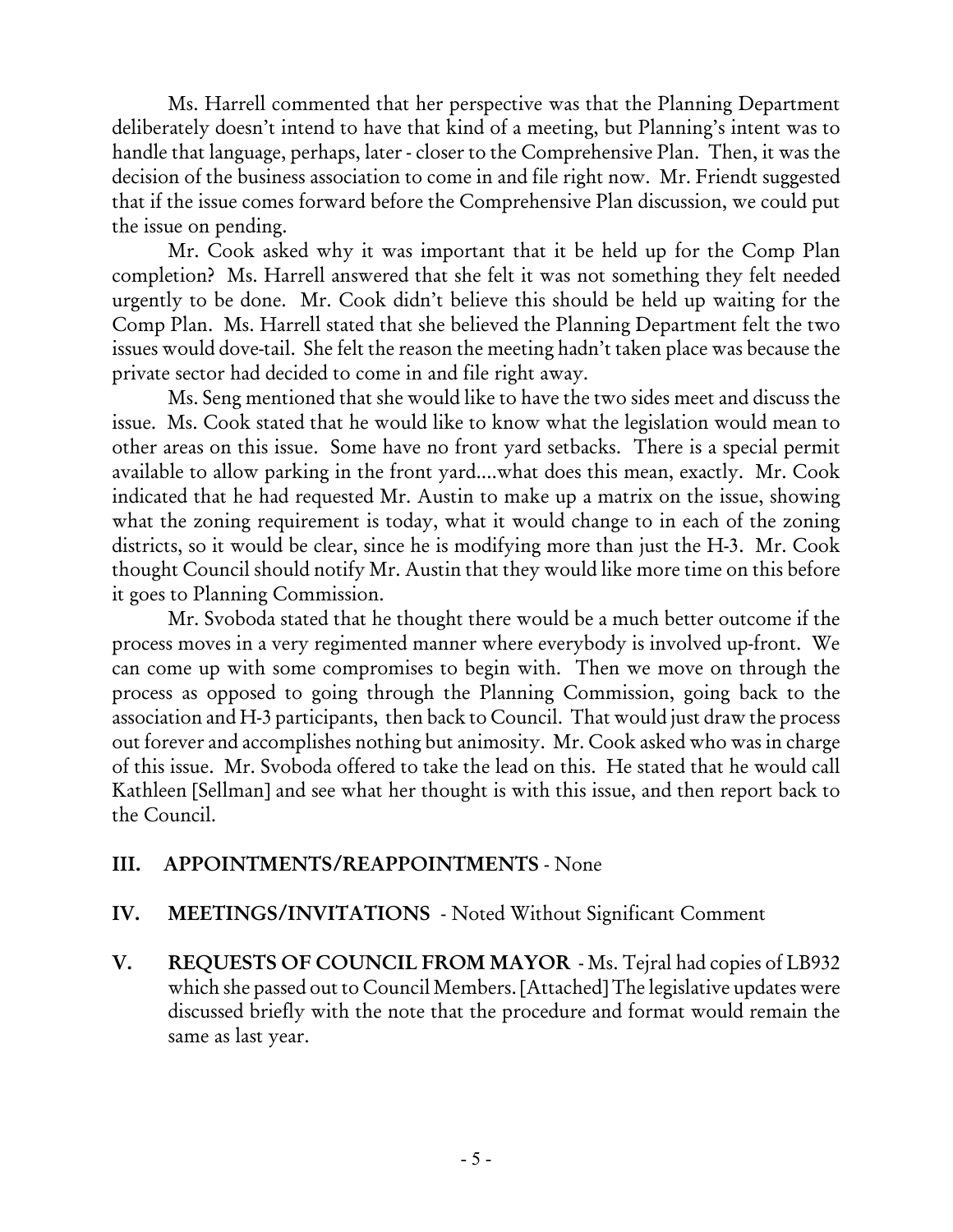Mr. Bowen stated that Sinclair-Hille did do their financial assessment on the space issue. It is all now on Public Works. They're going through to see what they might need. It will take at least two-three weeks to see what would or wouldn't work for them. After that we should hear something.

## VI. MISCELLANEOUS

Ms. Ray reminded Council to have a nominee in mind from the Council for the Vice-Chair at the Common meeting to be held tomorrow. This is the year that a Council Member will serve as Vice-Chair. The election of officers is on the Common Agenda for 01-15-02.

# VII. COUNCIL MEMBERS

JON CAMP - No Further Comments

JONATHAN COOK - Mr. Cook asked Mr. Roper if he would draw up what he thinks is appropriate for the Charter Revision Legislation, and that could be submitted to Marion Price to discuss regarding the schedule for City Council Meetings. Mr. Roper, apparently in a droll mood, asked if Council just wanted the verbiage to read "unbridled discretion" to meet whenever you want? Mr. Cook wasn't sure if the term "unbridled" would be a good thing. Mr. Roper, putting a bit of an edge on his comments, asked if perhaps "arbitrary and capricious" might work better? Mr. Friendt stated that the wording should indicate that we're being responsive to the public. Mr. Cook thought Mr. Roper should draw up something appropriate.

It was finally determined, after some discussion, to substitute in the Omaha Charter wording on this issue. They have the requirement that the Council will meet at least twice per month. It was agreed that Lincoln Council would continue to meet more often than that, but it would then be exceeding the minimum requirement.

Mr. Cook asked about the 13 location liquor license on the agenda today. Mr. Svoboda asked Mr. Roper if there was any legal precedence for voting no. Mr. Roper answered "sure". Mr. Svoboda probed further, asking if there are any legal issues that would make a no vote invalid? Mr. Roper stated that they may be able to circumvent the vote at the Liquor Commission level, but he thought it was legitimate grounds for the vote; he added if Council is so inclined, the City Law Department would be happy to fight that battle.

GLENN FRIENDT - Mr. Friendt noted that with the reports coming out that obesity and inactivity is a major health concern for the nations young people, he would like to have a report from the school on the physical education requirements and how we look after the health of our young Lincolnites.